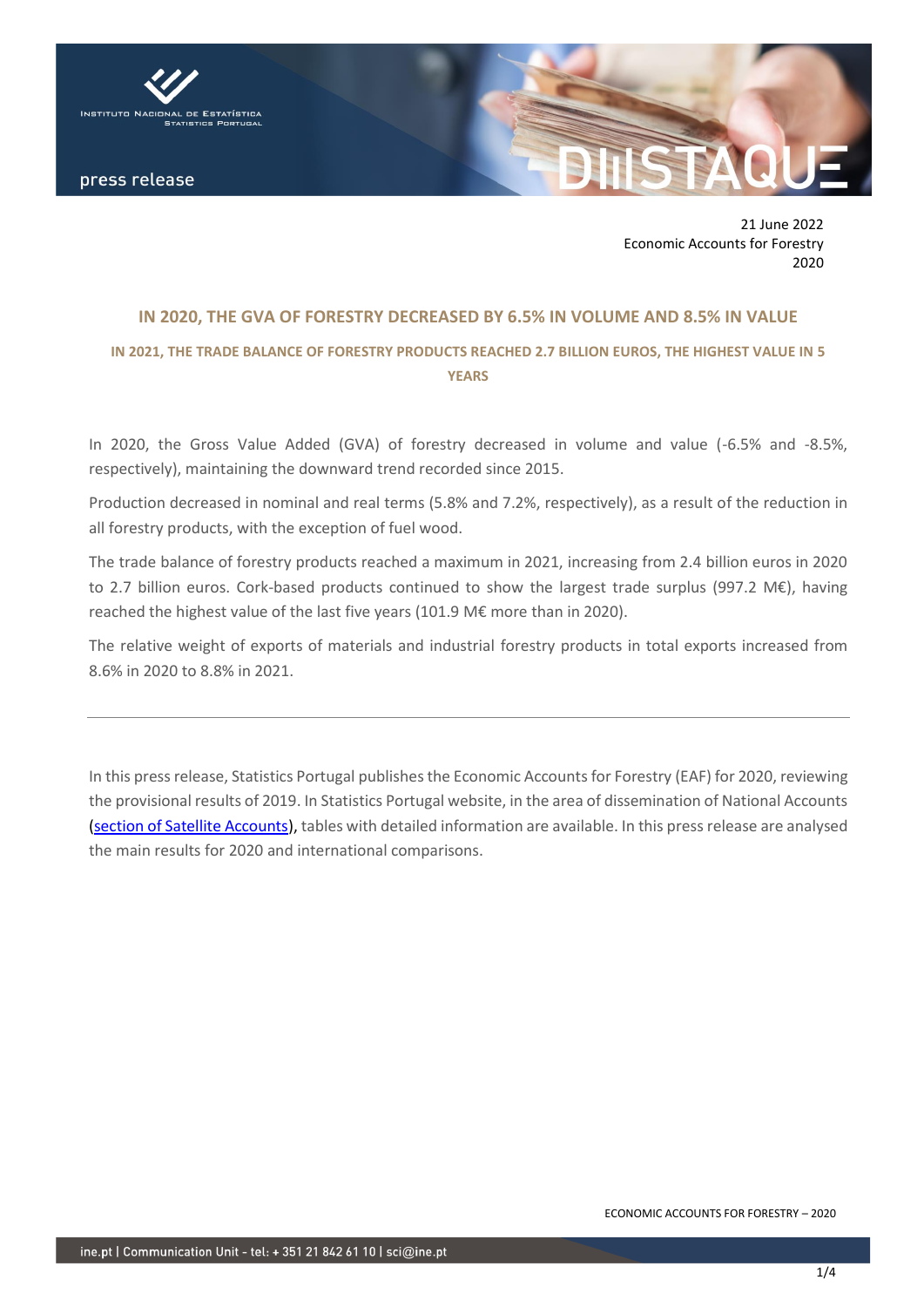

**1. Main results for 2020**

**1.1 GVA decreased by 6.5% in volume and 8.5% in value** 

In 2020, the GVA of forestry decreased for the second consecutive year (-6.5% in volume and -8.5% in value), maintaining the downward trend recorded since 2015. The relative weight of the GVA of forestry in the national economy remained at 0.4%.



**Chart 1. Forestry GVA**

#### **1.2 Production decreased 5.8% in volume and 7.2% in value**

The decrease in production volume (-5.8%) resulted from the decrease in the different forestry products, with the exception of fuel wood. In particular, production of saw logs or pulp wood decreased by 9.6% and 4.6%, respectively, and cork and forestry and logging services both decreased by 6.0%.

In contrast, the production of fuel wood showed an increase in volume of 1.2% in 2020, a situation that may be related to the restrictions imposed by the COVID-19 pandemic. In fact, staying more at home may have caused a higher consumption of this product.

Regarding the nominal decrease in output (-7.2%), the reduction in the production of cork (-12.6%) stands out, as a result of variations in the same direction in volume (-6.0%) and in price (-7.0%).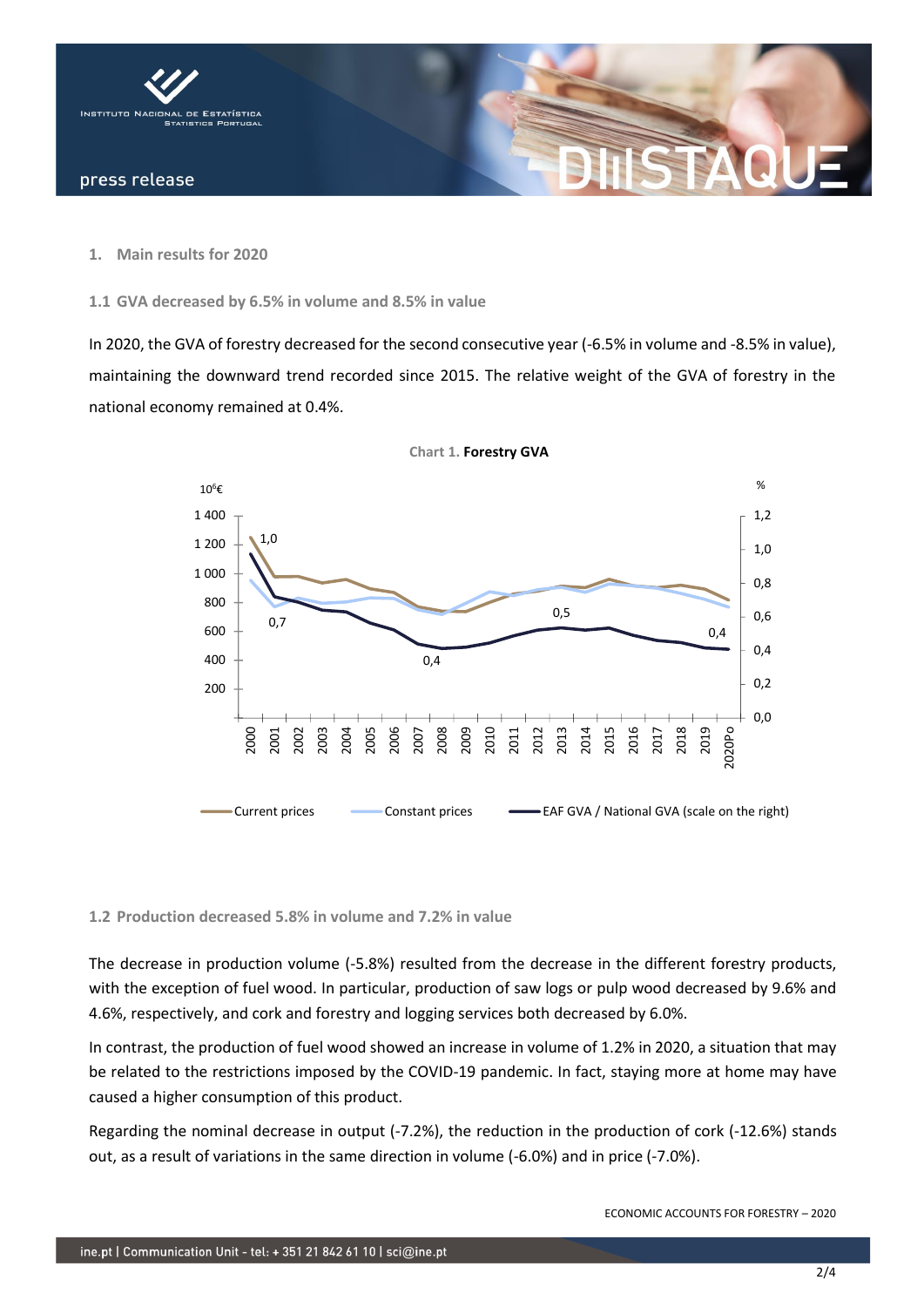



**Chart 2. Wood, cork and other goods**

### **2. International comparisons<sup>1</sup>**

In 2019 (last year with information available for the EU), compared to the other Member States (MS), Portugal was in 9<sup>th</sup> place in terms of the relative importance of the GVA of forestry and logging in the GVA of the national economy (0.4%).

Countries such as Spain, Italy and France, have lower relative importance of forestry in national GVA than Portugal (0.1%, 0.1% and 0.2%, respectively). Latvia, Finland and Estonia were the MS with the highest relative weight of forestry in the national economy (2.1%, 2.0% and 1.5%, respectively).

<sup>&</sup>lt;sup>1</sup> Data extracted from the Eurostat database on 2<sup>nd</sup> June 2022.